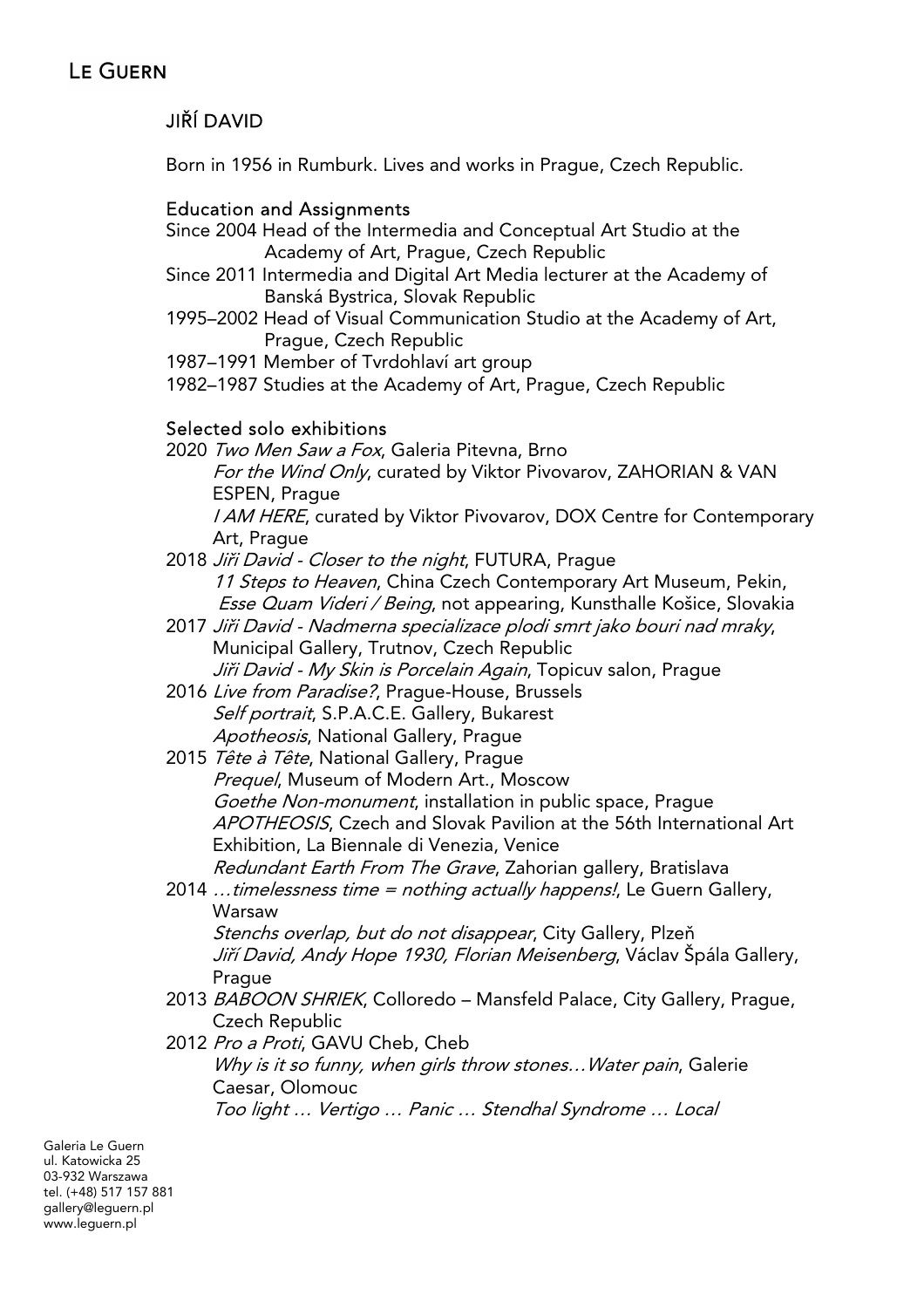Anaesthesia …Geopornography, Zahorian Gallery, Bratislava

- 2011 Tell Me Your Name !, DvorakSec Gallery, Prague
- 2010 EXHIBITION IS (no)T..., Salon Akademii, Warsaw (with Jiří Kovanda) Common Retrospective, Galéria Jana Koniarka, Trnava Maadha Kai?, Madadayo!, Galerie Paté patro, Prague
- 2009 Touch My Head, Wyspiański Pavillion 2000, Krakow Nehledej mou tvář, není to tvé zrcadlo, galerie Ad astra, Kuřim Preliminary retrospective, Moravská galerie v Brno, Brno Preliminary retrospective, Galerie Hlavniho Mesta Prahy, Prague
- 2008 When Hell Freezes Over, Dominik Art Projects, Krakow
- 2007 The Laboratory, Museo d'Arte Contemporanea, Rome I do not remember, it is dangerous, Wannieck Gallery Brno
- 2006 Photos Retrospective, Dům Umění, Brno Fifth Seal, Sacharov Centrum, Moscow Rust, AP studio, Prague
- 2003 Sober Minded (with Annika Larsson), Gallery FUTURA, Prague Stupid cupid, Gallery Brno, Brno No Compassion, Gallery Mars, Moscow
- 2002 No Compassion, Gallery V. Špály, Prague Daniel, photo exhibition, Moravska Galeria, Brno No Compassion, Projektraum Wiena, Vienna
- 2000 One's own stranger, Projektraum Viktor Bucher, Vienna
- 1999 Ordinary days from a beautiful summer, Gallery MXM, Prague
- 1998 Last Season, Gallery MXM, Prague My Hostage, Gallery Nová síň, Prague Meine Geissein, Gallery Anita Neugebauer, Basil
- 1996 Hidden Image, CCA Ujazdowski Castle, Warsaw
- 1988 Jiří David, Riverside Studio, London

# Selected group exhibitions

- 2020 Middle European Mysticism, Thomas Erben Gallery, Chelsea, New York
- 2019 For the Truth, Galerie Jaroslava Fragnera, Prague, Czech.Rep.
	- Techné, Gallery NTK, Prague, Czech Rep.
- 2018 West kunst Ost Kunst, Ludwig Museum, Budapest
- 2017 New/Newly Discovered, Le Guern Gallery, Warsaw Tugendhat 1 – Jiri David, Jiri Komanda, Roman Ondak, Villa Tugendhat, Brno Eye Ichnography, ZAHORIAN & VAN ESPEN, Prague
- 2016 Vaclav Havel's portrait, The National Museum of History, Moldova Interior, Le Guern Gallery, Warsaw
- 2015 MAD, Haus der Kunst, Munich
- 2014 This Can't Possibly Be True, Emil Fila Gallery, Usti and Labem Food is a central concept, Tranzitdisplay, Prague
- 2011 Art on Lake, Budapest
- 2010 Kašpar noci, Futura Gallery, Prague
- 2009 Czech Photography of the 20th Century, Kunsthalle, Bonn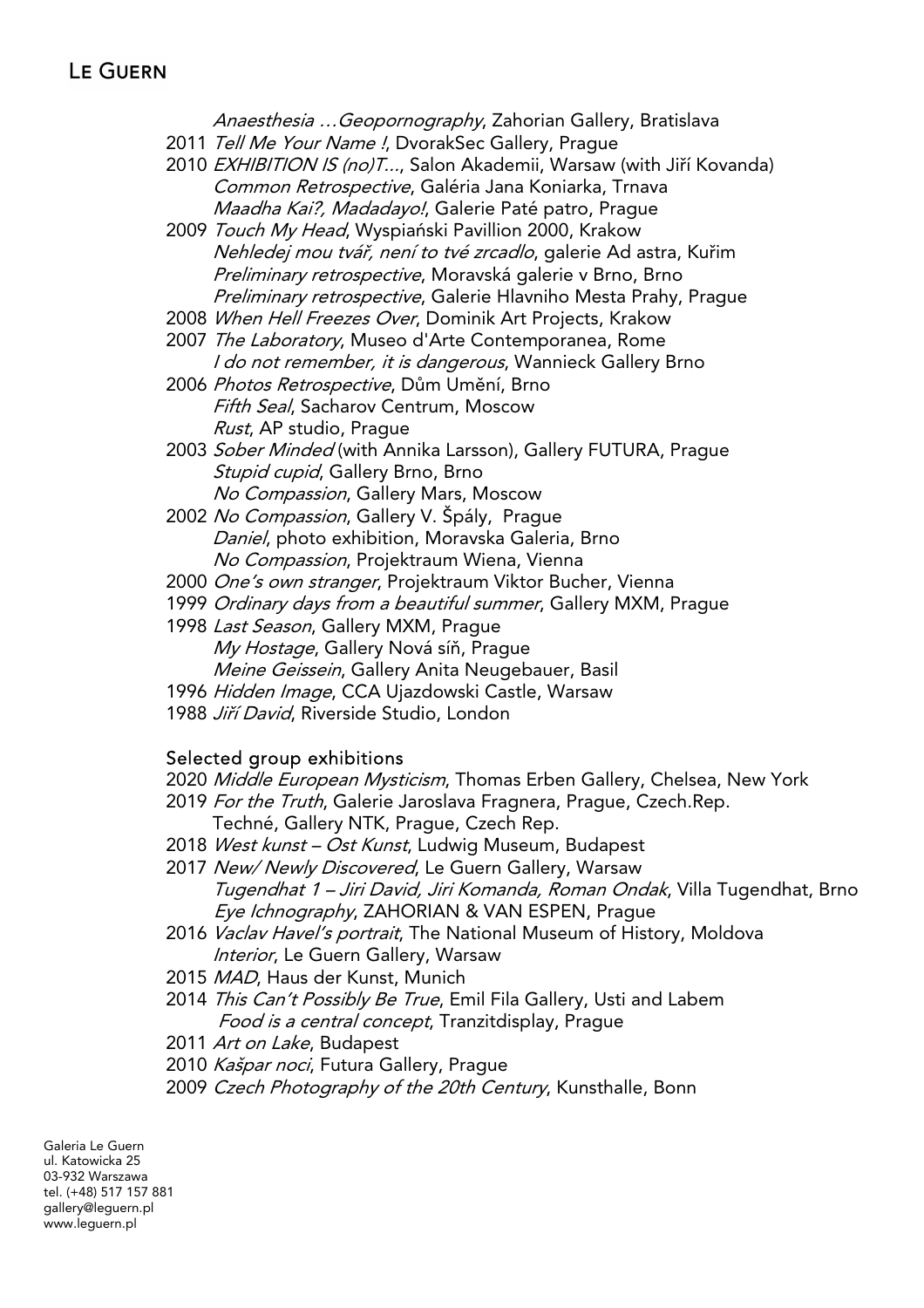Prague biennale 4, Prague

- 2008 *České zdroje*, Czech Center, Brussels ... no places no frontiers ..., Dominik Art Projects, Krakow MANUAL CC. Instrukcja gier dla początkujących i zaawansowanych, CCA Ujazdowski Castle, Warsaawa
- 2007 *From Follows... Risk*, Slovenská Národná Galéria, Bratislava Face: The New Photographic Portrait, Centro Internazionale Fotografia, Milan
- 2006 In Time Between, National Centre for Contemporary Arts, Moscow The Portrait Now, National Portrait Gallery, London
- 2005 After the Fact, Martin Gropius Bau, Berlin
- 2004 *Je t'envisage*, Musée de l'Elysée, Lausanne Making Face, National Portrait Gallery, London About Face.Photography and the Death of the Portrait, The Hayward Gallery, London
- 2003 Works on the Edge, Ludwig Museum, Budapest
- 2000 The Century of the Body. 100 Photoworks 1900-2000, Musée de l'Elysee, Lausanne
- 1999 Aspect / Positions. 50 Years of Art in Central Europe 1949-1999, MUMOK, Vienna
- 1995 A New Europe. Supranational Art, La Biennale di Venezia, Wenecja
- 1993 Coexistence of Art / APERTO, La Biennale di Venezia, Wenecja
- 1992 Prague Bratislava. D'une Génération l'Autre, Musée d'Art Moderne de la Ville, Paris What's New Praque, Contemporary Photography from Czechoslovakia, Art Institute, Chicago
- 1990 APERTO La Biennale di Venezia, Vienna Artistes Tchéques et Slovaques 1960-1990, Musée du Luxembourg, Paris

Zeichen im Fluss, Museum des 20. Jahrhunderts, Viernna 1989 Die erste Ausstellung, Kölnisher Kunstverein, Cologne

#### Selected bibliography

Imunne, Jiri David, text Joerg Heiser, Noemi Smolik, 2012, Art projects Foundation Jiři David – Frieze, November-December 2007 Jiri David - Rust (Paintings 2006) AP Pleskot Gallery, Prague, Dec. 15 – Feb. 25, 2006 , Flash Art 08, March- April, 2007, text- V. Cech The Portrait Now, National Portrait Gallery, London 2006 Making Faces: The New Photographic Portrait, Thames & Hudson, London 2006 Art in America, issue September 2005, Richard Vine, Doismilecinco ecinco (Brazil) 2005 Spike art Magazine (Austria), Noemi Smolik, 2005 Jiri David, BABY No 8 Spring 2003 No Compassion Blast No 8 Juillet 2003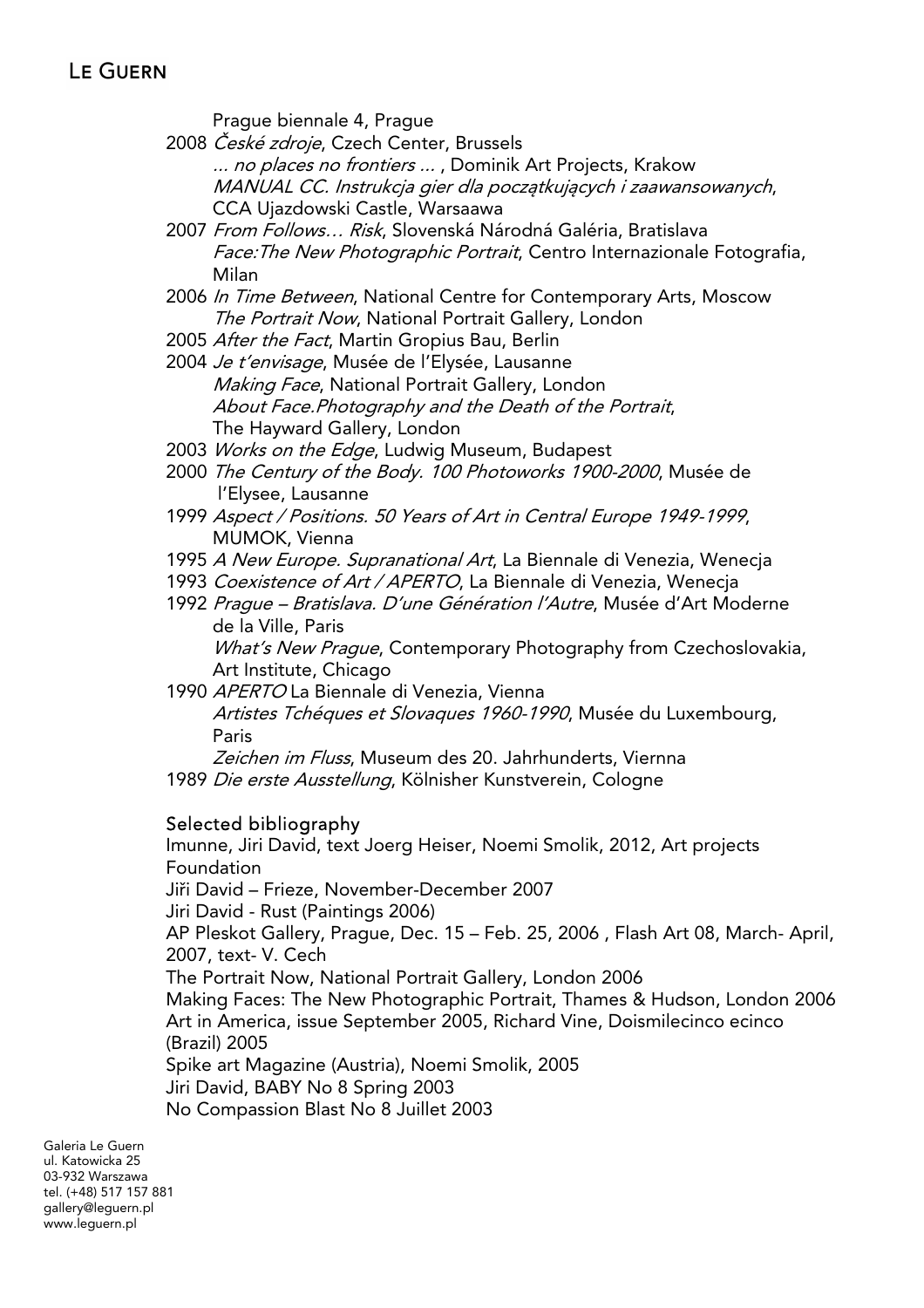### **LE GUERN**

Jussi Vilkuna – Kaltio No 3/2003 – No Compassion etc. Martin Dostál – David–David, book 2002 Martin Dostál – European Photography (number 71) 2002 Jiri David – Retrospective book 2001, texts by Jiří David, Martin Dostál, Jana a Jiří Ševčík Helena Kanyar, "Ungeplante Verbindung", Basler Magazin (17 April 1999) Von Christian Tröster, "Kunstszene: Prag, Art Das Kunstmagazim" (März 1999) Centrum Sztuki Wspólczesnej, Zamek Ujazdowski, Warszawa, Poland, text by M. Dostál (1996) Pepe Karmel: Art in Rewiev – Hidden Image, New York Times (July 28), 1995 Erik Perret: Man at his Best: "Better Halves", Esquire, New York (1995 February) Andrée Cooke: "Cityscpace: Prague", Flash Art International (N. 184 October 1995) Rebecca Knapp: "Prague's Golden Opportunists", Art &Antiques, USA (December 1995) Galerie Rudolfinum, Praha, Czech Republic, texts by Martin Dostál, Jacques Derrida, Helena Kontová, Václav Bělohradský, Jana a Jiří Ševčík (1994) Marisa Vescova, Tema Celeste (N. 36), 1992 Miriam Mirolla, Flash Art Italia (N. 165, Decembre), 1991 Czech Documentary Art a Poetry of Resistance, Freedom, Chicago Tribune, Octobre 1992 Valerie Smith: "Third Way", Art Forum International (January 1991) Piero Doggivanni, Tema Celeste, (N. 32, 33), 1991 Claudia Jolles: "Eine Revolution im Samt und Rosen" Art (May, N. 5), 1990 Helena Kontová: "Jiří David", Flash Art Italia (N. 156, June–July), 1990 Jana a Jiří Ševčíkovi: "Reality or Make-Believe", Flash Art International (n. 152, May–June 1990) Kim Levin: "Avant - Slav", Voice (June, N. 20), 1989 A. B. Oliva: "Super Art", Giancarlo Politi Editore, 1989 Euan Mc Artur: "Jiří David", Art Monthly (N. 114, March, London), 1989 A. B. Oliva: "Neo Europe East", Flash Art Internationál (N. 140, May), 1988 Jana a Jiří Ševčíkovi: "From Prague", Flash Art International (N. 139, March), 1988 Stuart Morgan: "Jiří David", Artscribe, May, 1988 (N. 69)

#### Selected collections

Tufts University, Boston, USA The Art Institute of Chicago, USA Museum Moderner Kunst Stiftung Ludwig, Wien, Austria National Portrait Gallery, London, UK Ludwig Museum, Budapest, Hungary National Gallery, Prague, Czech Republic Galleria Nazionale d'Arte Moderna, San Marino ARCO Madrid Collection, Spain Galerie Benedikta Rejta, Lounech, Czech Republic Galerie hlavniho mesta, Prague, Czech Republic